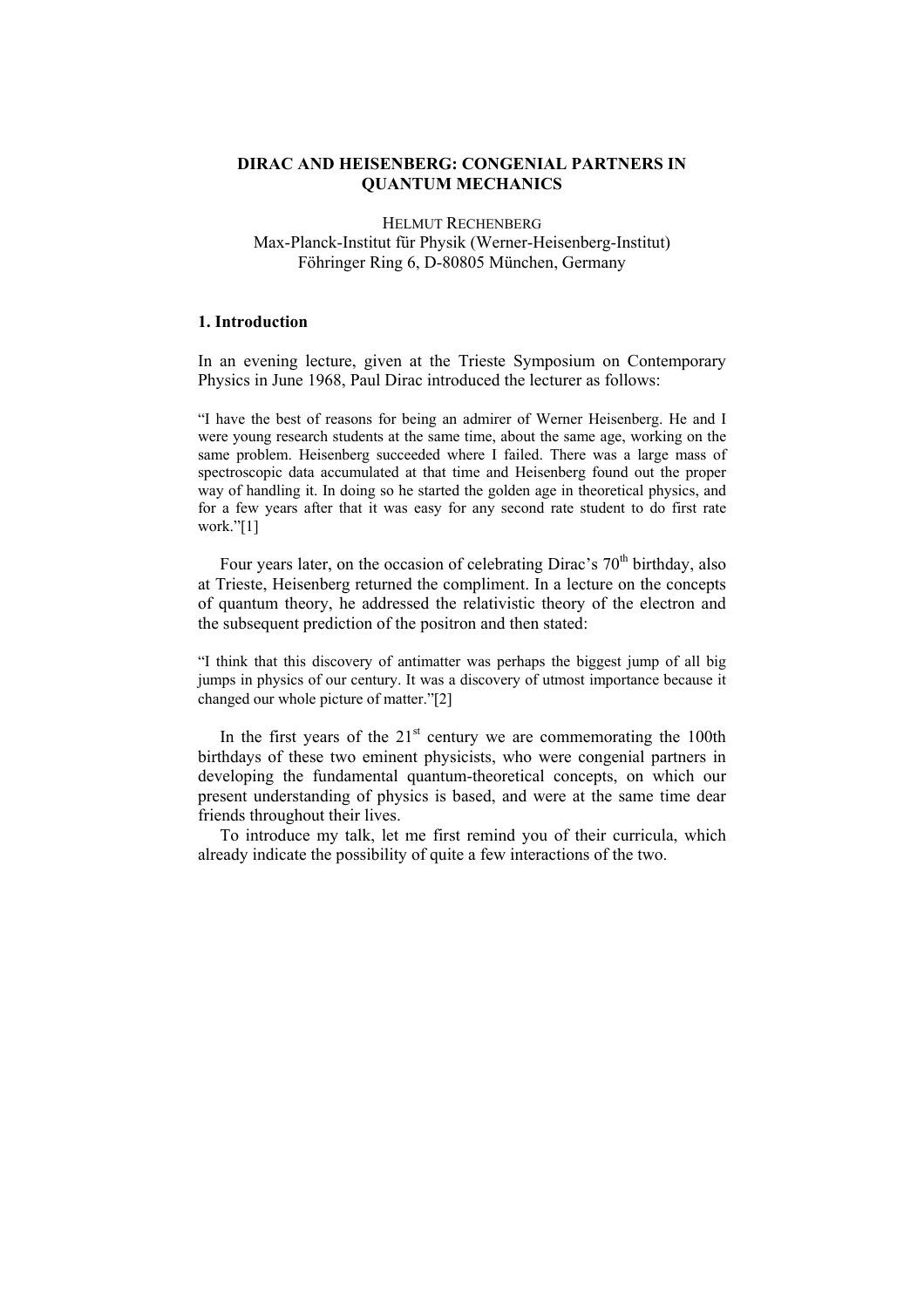# **Curriculum**

|                     | <b>Werner Heisenberg</b>                                                                                                                                               |                            | <b>Paul Dirac</b>                                                                                                                                         |
|---------------------|------------------------------------------------------------------------------------------------------------------------------------------------------------------------|----------------------------|-----------------------------------------------------------------------------------------------------------------------------------------------------------|
| 1901                | 5 Dec.: born in Würzburg,<br>Germany of an academic<br>family                                                                                                          | 1902                       | 8 Aug.: born in Bristol, England;<br>father Charles D. from<br>Switzerland                                                                                |
| 1911-<br>20         | Student at the<br>Maximilians-<br>Gymnasium, Munich;<br>Abitur with distinction                                                                                        | 1914-<br>18                | Student at Merchand Venturer's<br><b>Bristol</b>                                                                                                          |
| 1920-<br>23<br>1923 | <b>Studies at Munich</b><br>University, except for<br>winter term 1922/23 at<br>Göttingen (with Max<br>Born)<br>July: Dr.phil at Munich U.<br>(with Arnold Sommerfeld) | 1918-<br>21<br>1921-<br>23 | Studies at Engineering College,<br><b>Bristol University</b><br>Studies in applied mathematics<br>at Bristol University                                   |
| 1923-<br>24         | Assistant to Born in<br>Göttingen                                                                                                                                      | 1923-<br>26                | Studies in theoretical physics at<br>Cambrige University (St.John's<br>College); teachers: Ralph<br>Fowler, Arthur Eddington,<br>Edgar Milne, Henry Baker |
| 1924<br>1924-<br>25 | July: Habilitation at<br>Göttingen<br>Rockefeller Fellow with<br>Bohr in Copenhagen                                                                                    |                            |                                                                                                                                                           |
| 1925-<br>26         | Privatdozent in Göttingen                                                                                                                                              | 1926                       | May: Ph.D., Cambridge<br>University                                                                                                                       |
| 1926-<br>27         | Bohr's main assistant and<br>lecturer at Copenhagen<br>Univ.                                                                                                           | 1926-<br>27                | Research fellow with Bohr in<br>Copenhagen and Born in<br>Göttingen                                                                                       |
|                     |                                                                                                                                                                        |                            |                                                                                                                                                           |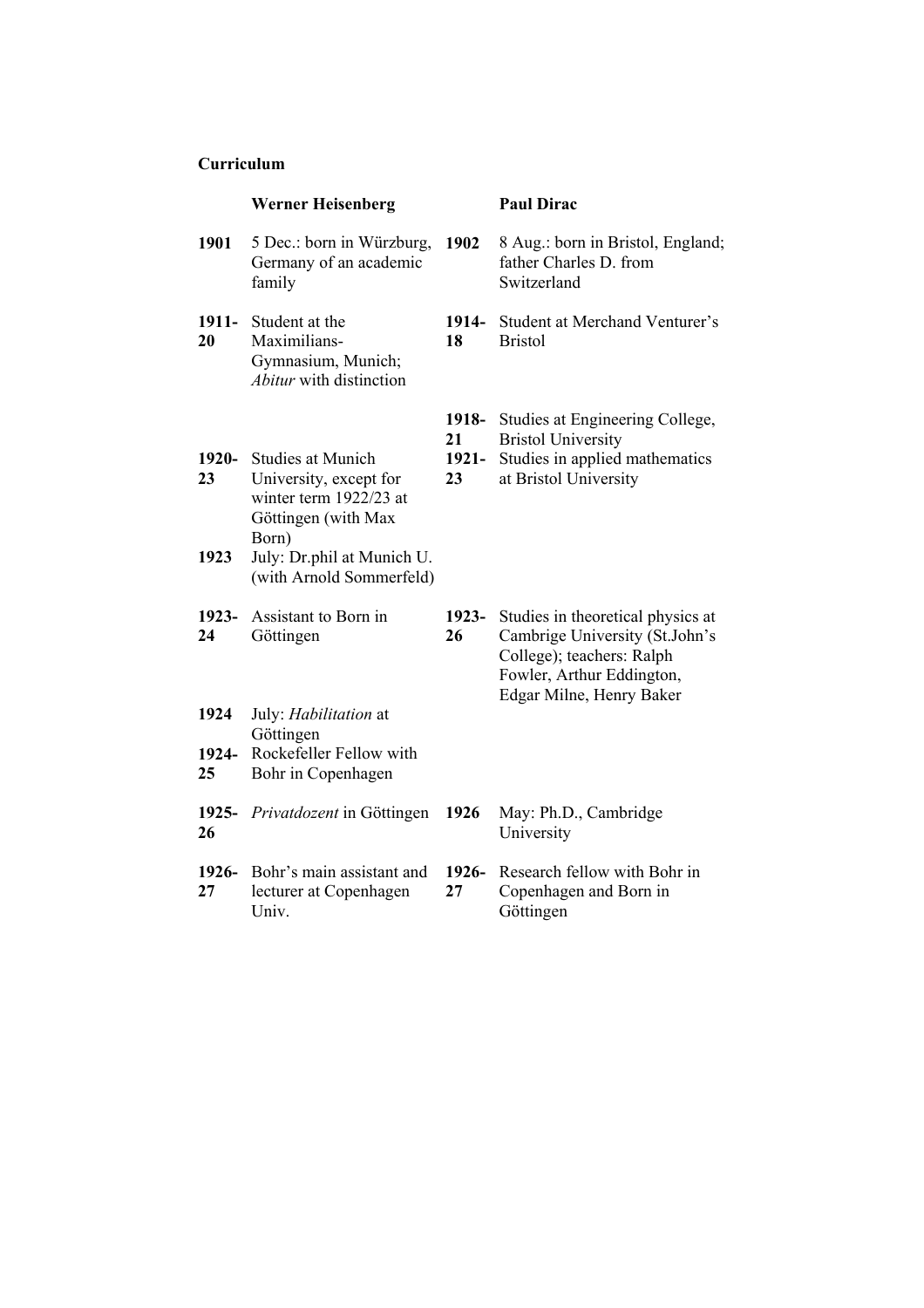| 1927-<br>42 | Ordinarius of theoretical<br>physics at Leipzig<br>University                         | 1927        | Fellow of St.John's College                                              |
|-------------|---------------------------------------------------------------------------------------|-------------|--------------------------------------------------------------------------|
|             |                                                                                       | 1928        | Attendance of the Soviet<br>Physicists' Conference                       |
| 1929        | Sabbatical and world<br>travel to USA, Japan,<br>China and India                      | 1929        | Lectures and world travel to<br>USA, Japan and Russia                    |
|             |                                                                                       | 1932-<br>69 | Lucasian professor, Cambridge                                            |
| 1933        | Dec.: Physics Nobel Prize<br>1932                                                     | 1933        | Dec.: Physics Nobel Prize 1933                                           |
|             |                                                                                       | 1934-<br>37 | Several visits to Soviet Union                                           |
| 1937        | Marriage with Elisabeth<br>Schumacher, 7 children                                     | 1937        | Marriage with Margit Wigner, 2<br>daughters                              |
| 1939-<br>42 | Work for the German<br>military uranium project<br>(reactor construction)             | 1942        | Work for the British military<br>uranium project (isotope<br>separation) |
| 1942-<br>45 | Director at the <i>KWI für</i><br>Physik and professor at<br><b>Berlin University</b> |             |                                                                          |
| 1945-<br>46 | Internée at Farm Hall,<br>U.K.                                                        |             |                                                                          |
| 1946-<br>58 | Director of the <i>MPI für</i><br>Physik in Göttingen                                 | 1946-<br>50 | Several visits to the USA and<br>Canada                                  |
| 1949-<br>51 | President of the Deutscher<br>Forschungsrat                                           |             |                                                                          |
| 1952        | Cofounder of CERN                                                                     |             |                                                                          |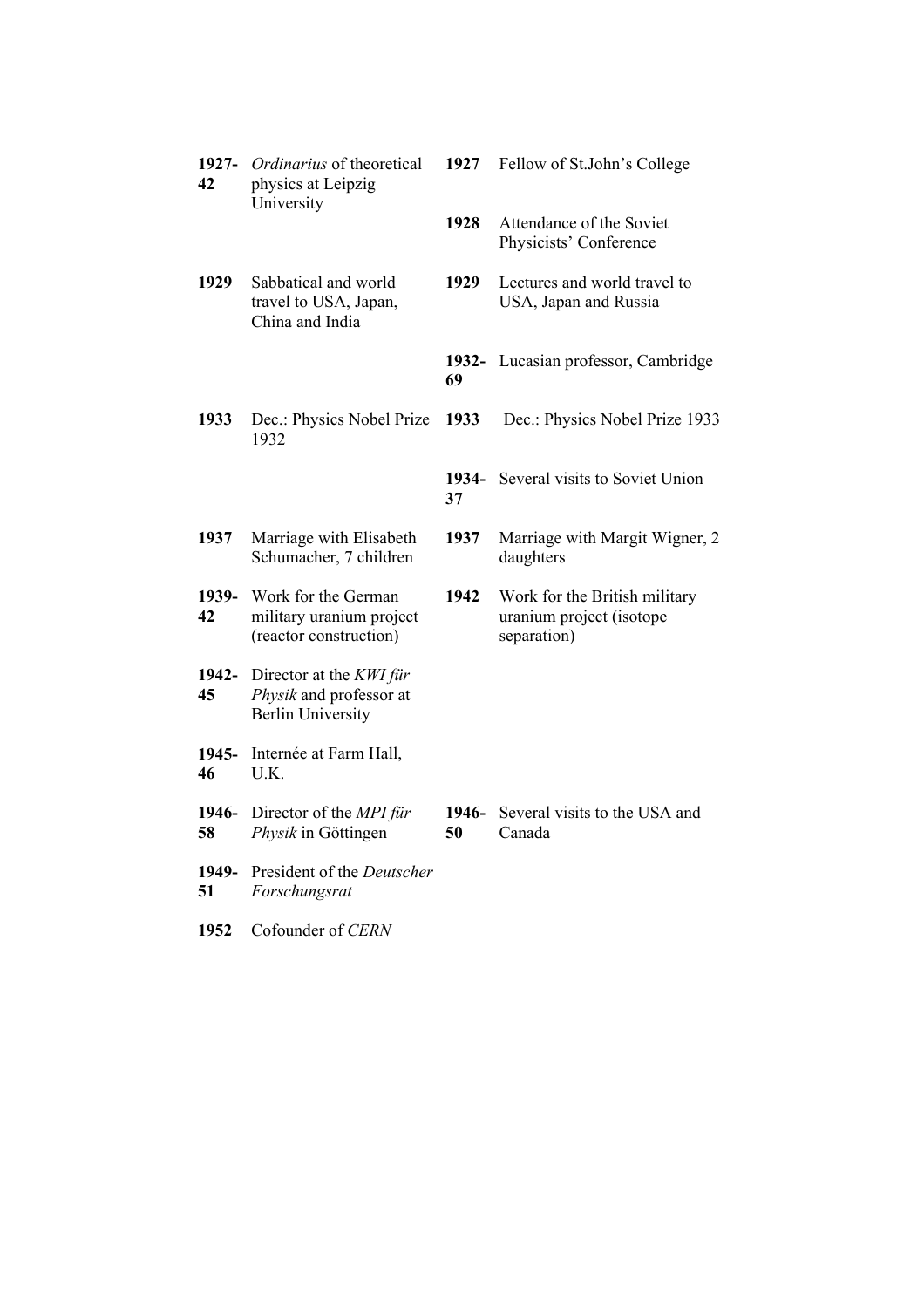| 75          | 1953- President of the $A.v.$<br>Humboldt-Gesellschaft                                         | 1953-<br>82 | Frequent visits of the Lindau<br>Nobel laureates' conferences                        |
|-------------|------------------------------------------------------------------------------------------------|-------------|--------------------------------------------------------------------------------------|
| 1958-<br>70 | Director at the <i>MPI für</i><br>Physik & Astrophysik,<br>Munich                              | 71          | 1968 Extended visits of the Center of<br><i>Theoretical Studies, Coral</i><br>Gables |
|             |                                                                                                | 84          | 1971- Professor at Florida State U.,<br>Tallahassee                                  |
| 1972        | September: Celebration of<br>Dirac's $70th$ birthday in a<br>conference at the CTP,<br>Trieste |             |                                                                                      |
| 1976        | 1 February: H. died at<br>Munich                                                               | 1984        | 20 October: D. died at<br>Tallahassee                                                |

From 1925 onwards they got into increasingly deep contacts, both personally and scientifically. They exchanged letters on physical problems, traveled together in 1929 round the world, and frequently met at the same conferences, e.g., the Brussels *Solvay Congresses* (1927, 1930, 1933, 1961) or the Lindau gatherings of the Nobel laureates (1953, 1956, 1959, 1962, 1965, 1968, 1971, 1973). From the very beginning of their exchange, they became close partners in science  $-$  e.g., a list of the rare references given by Dirac shows Heisenberg with 33 citations in the lead before Max Born with 27, Pascual Jordan with  $25$  and Wolfgang Pauli with  $24 -$  and close personal friends, in spite of their very different characters: so, in contrast to Heisenberg, Dirac was quite retired and preferred to listen rather than talk.

# **2. Quantum Mechanics: Heisenbergís Discovery and Diracís Fundamental Contributions (1925-1927)**

At the origin of quantum mechanics there was the so-called "old quantum" theory": i.e., the concept of the quantum of action, introduced by Max Planck's revolutionary step of  $1900$  into the theory of black-body radiation, and Niels Bohr's model of atomic structure of 1913, which Arnold Sommerfeld in 1915 extended to the Bohr-Sommerfeld theory. Since 1920 Sommerfeld and Bohr also acted as *the* decisive physics teachers of Werner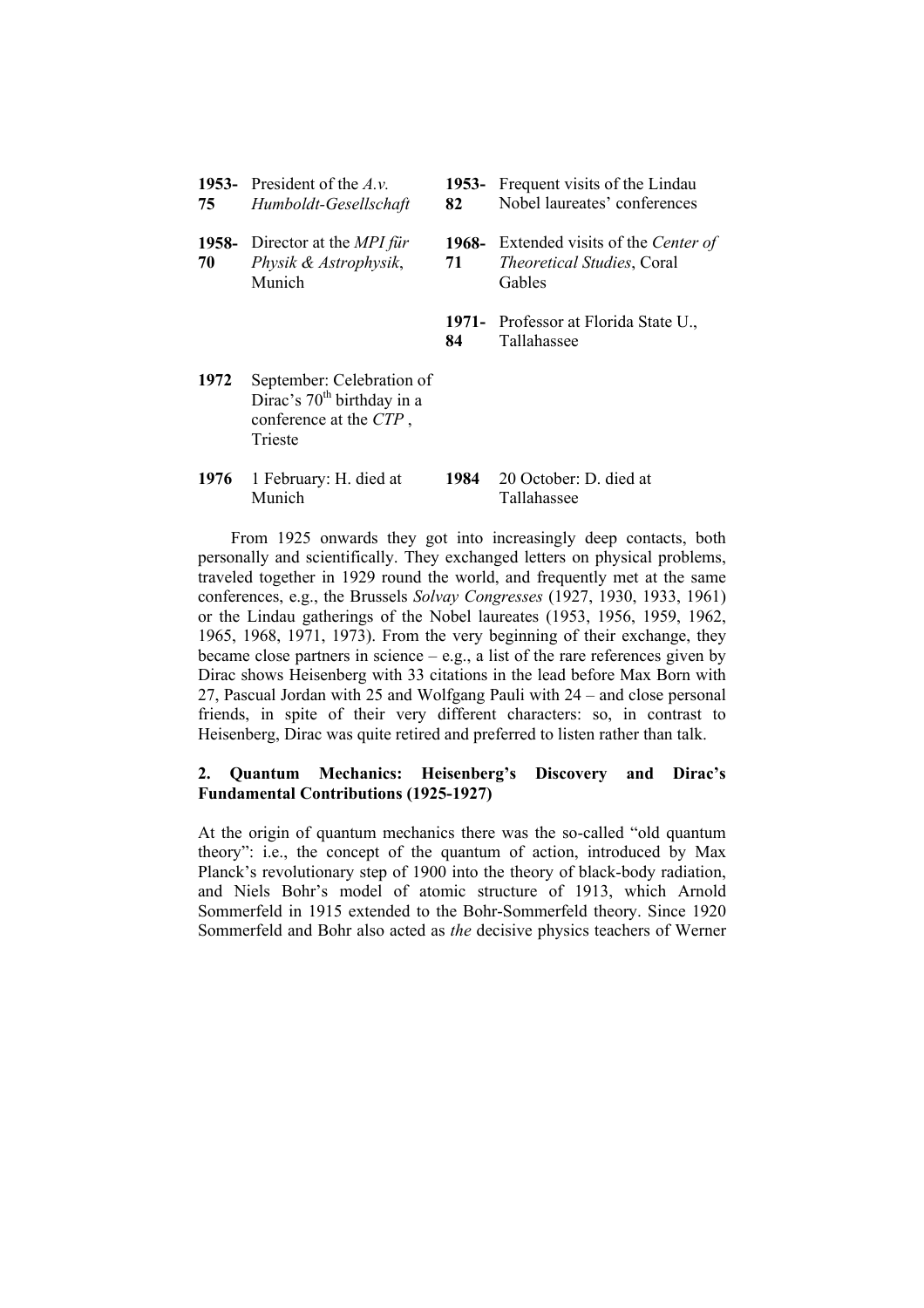Heisenberg. In December 1922 their atomic theory experienced a last triumph through the discovery of the new element no.72, hafnium, which was predicted to be a homologue of zirconium rather than a rare-earth element; at the very same time Bohr received the Physics Nobel Prize. However, just a few months later Heisenberg and his third great teacher, Max Born of Göttingen, demonstrated in a thorough calculation that the Bohr-Sommerfeld theory failed to explain already the energy states of the two-electron atom helium. They concluded: "Either the quantum conditions are wrong, or the electron motions do not, even in the stationary states, satisfy the mechanical equations."[3] The crisis of the "old quantum theory" aggravated in the following two years. As Dirac remarked in 1970 in looking back to this period:

ìBefore 1925, people were working with Bohr orbits. Quite a lot of developments had been made about Bohr orbits. They provided a pretty satisfactory non relativistic picture of atoms in which one electron was the important one. ... But there were great difficulties in understanding how two electrons would interact. ... The young people in these days were trying to account for the spectrum of helium by setting up a theory of interaction of Bohr orbits, and there is no doubt that they would have continued along these lines if it had not been for Heisenberg and Schrödinger. They would have probably continued for decades."[4]

In spring of 1925 Heisenberg achieved the crucial breakthrough to the modern quantum theory, quantum mechanics. Upon completing his paper entitled (in English translation) "On quantum-theoretical interpretation of kinematic and mechanical relations"[5], he traveled, on the invitation of the theoretician Ralph Fowler and the experimentalist Peter Kapitza, to Cambridge and presented there on 28 July 1925 a talk before the *Kapitza Club*, an association of the younger physicists there. Though Dirac was a member of this club, he later did not recall to have met Heisenberg at this occasion; on the other hand, he himself gave the talk at the following meeting. While Heisenberg had spoken in Cambridge on "Term zoology and Zeeman botanics", a phenomenological description of atomic states, he did mention to Fowler his last work, who then asked him to send a copy of his publication on the new quantum mechanics, as soon as it might be available. Thus, when Heisenberg received the proof sheets of this in August, he dispatched a copy to Fowler, who turned it over to his "mathematically gifted" student Dirac for a closer look.

According to his later memories, Dirac set the paper away for a week or so, but then realized how important Heisenberg's results were, which he then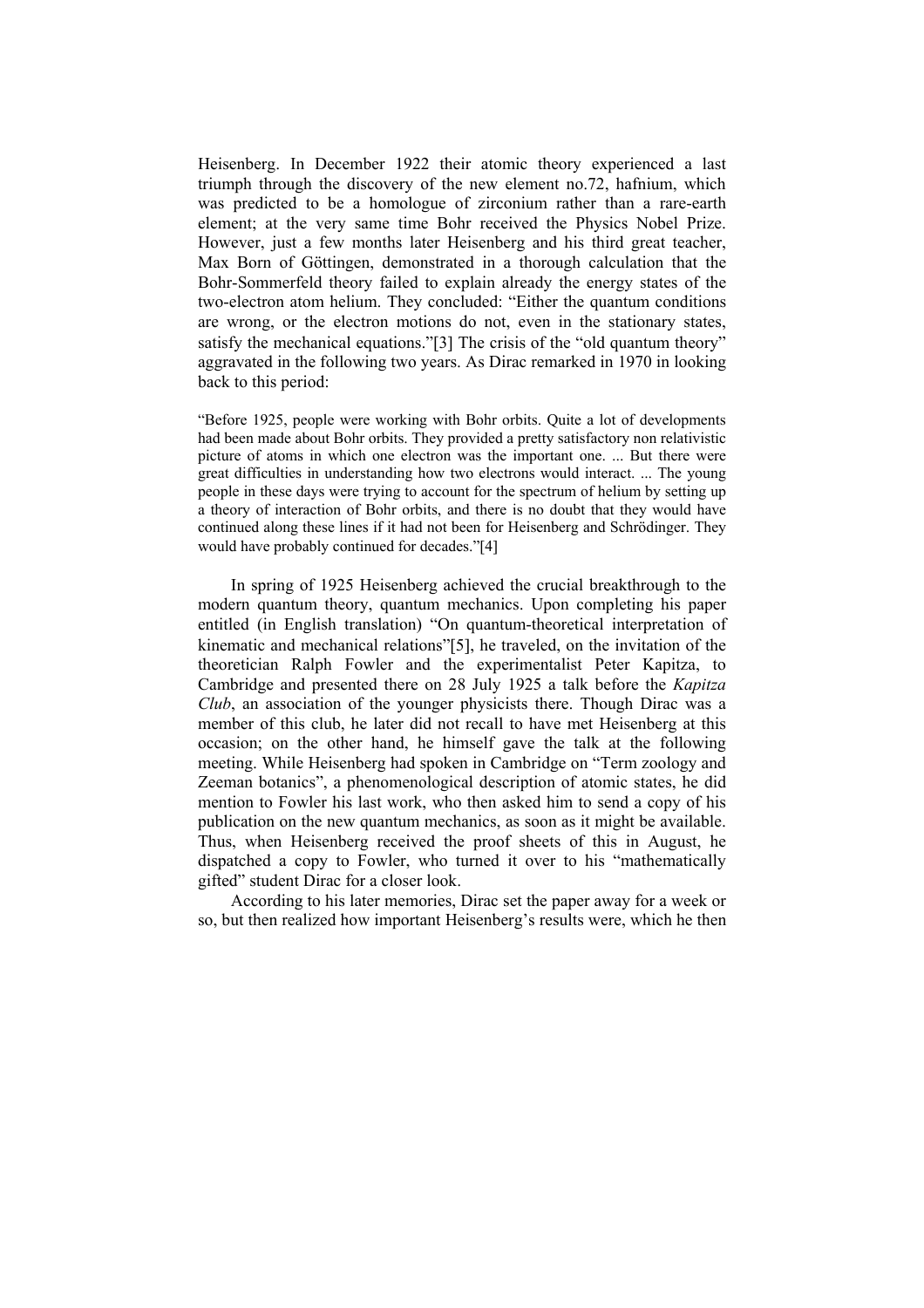tried to relate to the familiar formalism of Hamilton-Jacobi variables. After some weeks he hit on the decisive point:

ìDuring a long walk on a Sunday, it occurred to me that the commutator [i.e., the difference  $xy - yx$ , where *x* and *y* denote two of Heisenberg's noncommuting dynamical variables] might be the analogue of the [classical] Poisson bracket."[6]

Thus, if  $p_r$  and  $q_r$  are a set of canonically conjugate pairs of variables (used in the classical description of an atomic system  $-e.g.,$  the momentum und position variables), and *x* and *y* denote functions of them, then the following association exists between Heisenberg's anti-commutators and the classical Poisson brackets:

$$
x \cdot y - y \cdot x \leftrightarrow i \; h/2\pi \sum \left( \; \partial x/\partial q_r \cdot \partial y/\partial p_r - \partial y/\partial q_r \cdot \partial x/\partial p_r \right) \tag{1}
$$

From end of September to early November 1925, Dirac worked out a complete mathematical formulation of quantum mechanics based on the correspondence relation (1) and using mathematical quantities, which he called  $a$ -numbers". He then published the results in a paper, entitled "The fundamental equations of quantum mechanics"[7]. This formulation now was completely equivalent to the "matrix mechanics", which Max Born, Pascual Jordan and Werner Heisenberg had developed slightly earlier in Göttingen, and Heisenberg wrote on 20 November 1925 to Niels Bohr:

ìToday I received a paper sent me by Dirac, in which he has done the mathematical part of the new quantum mechanics on the basis of my work (independently of Born and Jordan). ... In its style of writing some of it pleases me better than that of Born and Jordan."

While Heisenberg in Göttingen continued to work on applying quantum mechanics to atomic problems, he watched eagerly the further progress of his English colleague. Thus he was "quite thrilled" by Dirac's second paper dealing with the hydrogen atom, and he wrote to the author on 9 April 1926:

External via the problem into two parts  $\alpha$  calculation with 'q-numbers', on the one hand, and physical interpretation of the  $q$ -numbers', on the other hand  $-\frac{1}{q}$ seems to correspond, in my opinion, completely to the nature of the mathematical problem."

He expected that Dirac's formulation might provide, besides the energy states of the hydrogen atom, also the intensities of the emitted spectral lines.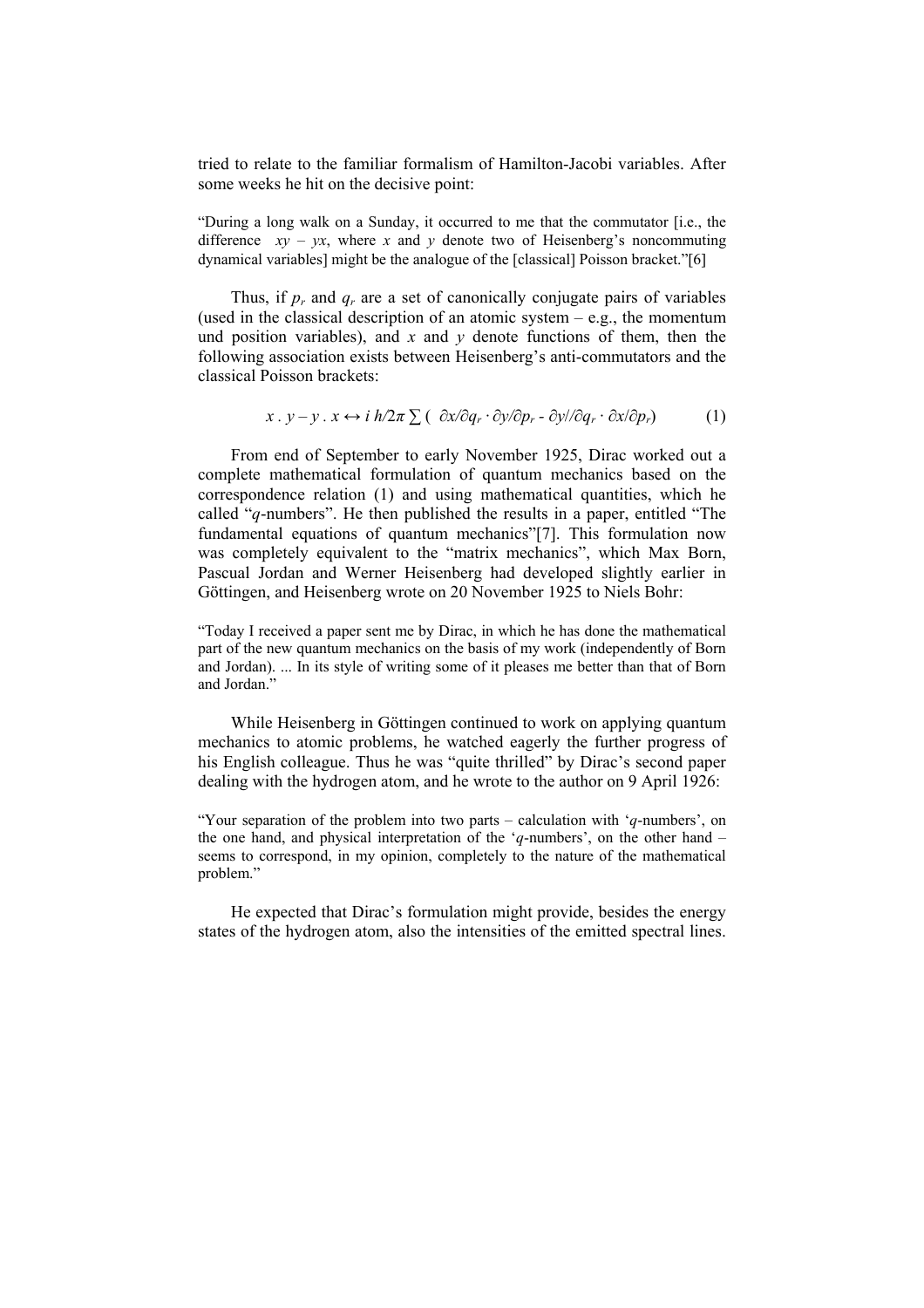However, the new wave mechanics, developed and published meanwhile by Erwin Schrödinger in Zurich, solved this problem much more easily. While Heisenberg and Dirac agreed fully in rejecting Schrödinger's continuous interpretation of the wave-mechanical formalism, Heisenberg still hoped that "that the solution of the paradoxes in quantum theory "could be found in combining the Göttingen-Cambridge quantum mechanics with wave mechanics. Urged by him (in a letter of 26 May), Dirac studied in summer 1926 Schrödinger's theory more carefully and discovered, in particular, that the wave function of an atomic two-particle system can be written as either a symmetric or an anti-symmetric combination of two single-particle wave functions. For the symmetric case he derived a statistical behavior of the particles as follows from the relation of Satyendra Nath Bose and Albert Einstein (known since 1924); for the anti-symmetric case he obtained a different distribution of particle numbers  $N_s$  (having energy  $E_s$ ) as a function of the temperature *T*, namely

$$
N_s = A_s / \left[ \exp \left( \alpha + E_s / k \, T \right) + 1 \right],\tag{2}
$$

with  $A_s$  denoting an expression depending on the state *s* and  $\alpha$  a constant. Equation (2) applies to particles obeying Pauli's exclusion principle, as had been shown independently several months earlier by Enrico Fermi [8]. In a footnote on p.670 of his paper, submitted in August 1926, Dirac pointed out: ìProfessor Born has informed me that Heisenberg has independently obtained results similar to those" [9], referring to the latter's detailed calculation of the helium-atom states (submitted just a month earlier [10]). Soon afterwards he would meet Heisenberg in Copenhagen, and they stayed together with him for five months in a very fruitful scientific cooperation.

Dirac arrived in the middle of September 1926 at Copenhagen. In Bohr's institute, Heisenberg had assumed since May the positions of a main assistant and a lecturer at Copenhagen University. The main issue there had become the discussion of the interpretation of quantum mechanics, notably the debate on Schrödinger's interpretation of wave mechanics, which denied the existence of discontinuous quantum jumps. Thus Heisenberg first demonstrated, on investigating the quantum-mechanical fluctuation phenomena (submitted for publication in November 1926), that, when two identical atomic systems interact, one cannot speak of the energy as being transmitted between them continuously, so Schrödinger's interpretation demanded: of course, there existed also in quantum mechanics a certain analogy to the classical resonance phenomenon, in which the energy is passing from one vibrating system to the other (at a smaller beat frequency,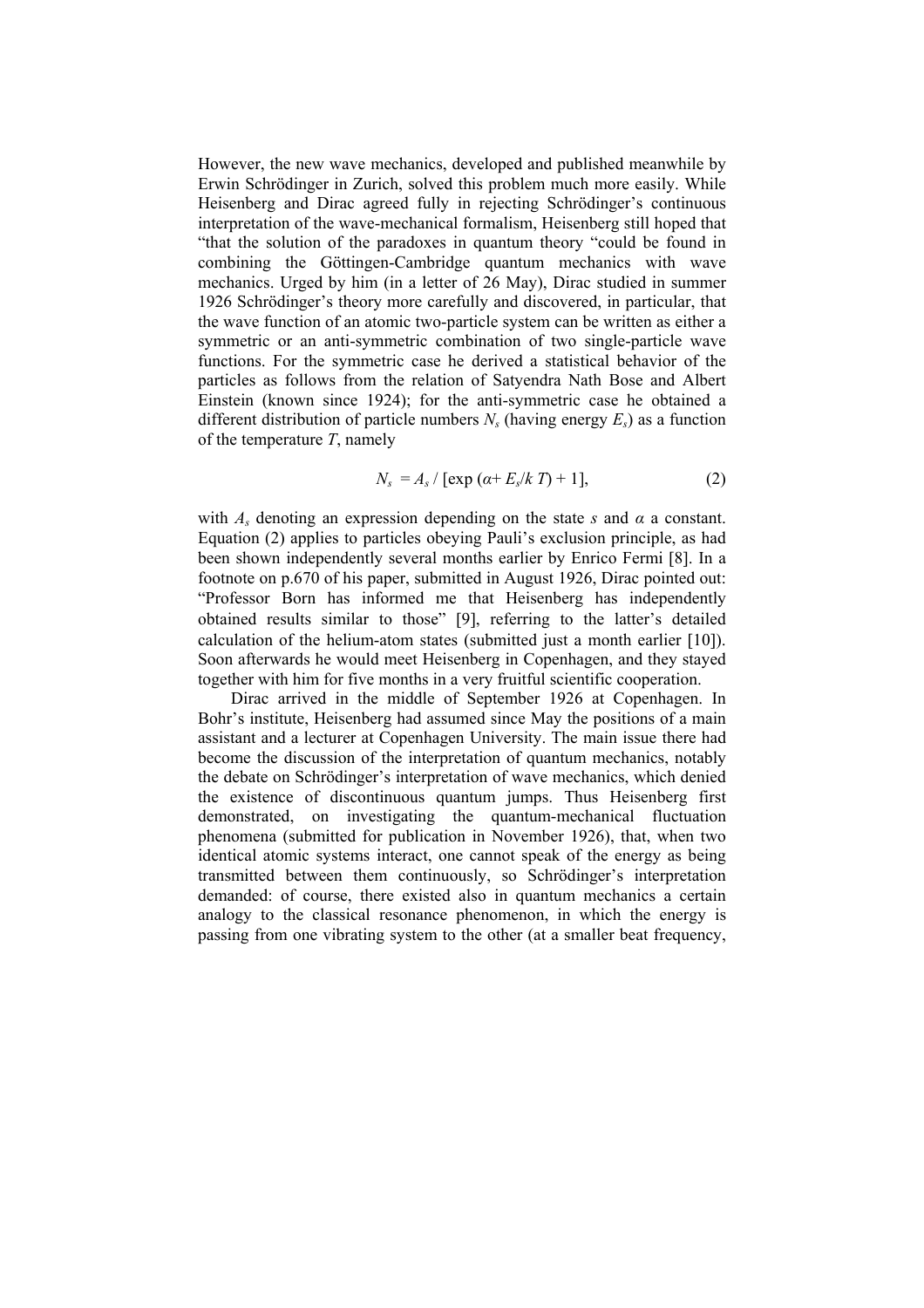but for any given state of the total system only time averages have physical significance [11]. This result would cast light on the relation between quantum mechanics and its experimental implications, which Dirac now studied in more detail. He claimed, in particular, that Heisenberg's conclusion was "capable of wide extensions", namely: "It can be applied to many dynamical systems, not necessarily composed of two parts in resonance with one another, and to any dynamical variable, not necessarily one that can take on only quantized values"  $-$  so he introduced his next paper, which he finished in early November 1926 [12]. In it he established a systematic quantum-mechanical transformation theory, which allowed him to demonstrate the one-to-one relation between the Göttingen-Cambridge *discontinuous* quantum mechanics and Schrödinger's apparently *continuous* wave mechanics. As a particular result, Dirac derived, by employing his singular "delta-function", the identity of the two main methods to calculate energy states in atomic systems: i.e., to diagonalize the energy matrix in the Born-Jordan-Heisenberg matrix formulation and to solve the eigenvalue problem of Schrödinger differential equation.

Simultaneously with Dirac in Copenhagen, Pascual Jordan in Göttingen developed a similar "statistical transformation theory", which avoided the explicit use of singular functions [13]. Heisenberg now went on, on the basis of the Dirac-Jordan results, to obtain in February 1927 his famous "uncertainty" or "indeterminacy relation", e.g.,

$$
\Delta p \cdot \Delta q \ge (h/4 \pi), \tag{3}
$$

which states that the precision of measurements of momentum *p* and position  $q$  is limited by the non-zero value of Planck's constant. He concluded in the abstract of his publication, submitted later in March:

ìThis uncertainty is the real basis of the occurrence of statistical relations in quantum mechanics. Their mathematical formulation can be achieved by the use of the Dirac-Jordan theory. Departing from the foundation so achieved it will be shown how macroscopic processes can be understood from the quantum-mechanical point of view." $[14]$ 

That is, in less than two years after the breakthrough to quantum mechanics, Heisenberg worked out the essential point to complete its physical interpretation, a wonderful result also of a two-years cooperation with Dirac.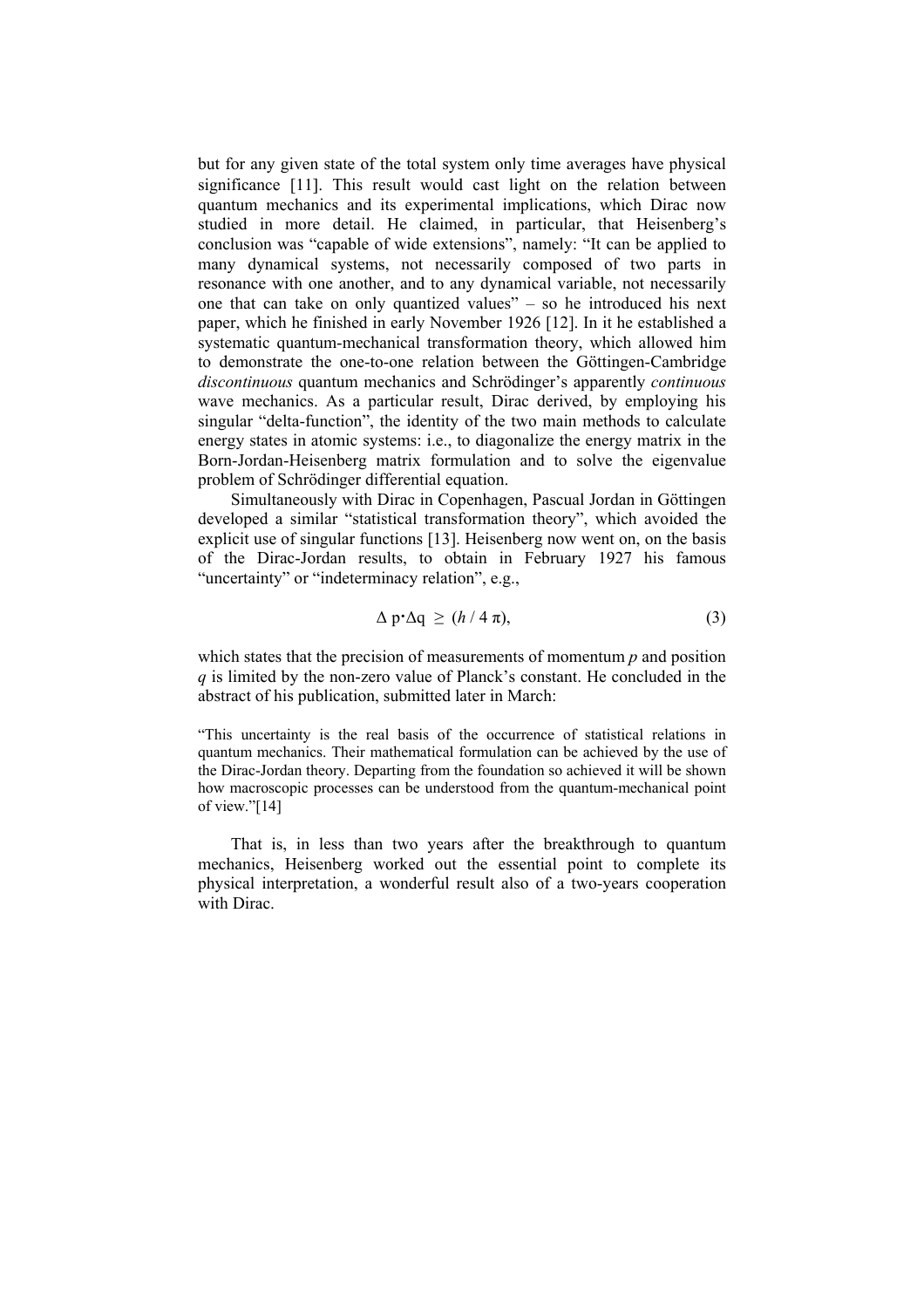## **3. Diracís Relativistic Electron Equation and the Dirac-Heisenberg Travel Round the World (1927-1929)**

By the end of February 1927, before Heisenberg had finished the derivation of his uncertainty relation, Dirac went on from Copenhagen to Göttingen via Hamburg, where he discussed with Wolfgang Pauli the spin problem of the electron. Returning from Göttingen  $-$  there he had worked on the foundation of the electromagnetic field quantization  $-$  to Cambridge in summer 1927, he prepared the manuscript for his first lecture series [15]. The section entitled ìThe magnetic electronî (lectures 13-16) began with the remarks:

ìThe quantum theory applied to electrons as point charges does not give results in agreement with experiment. It just gives half the number of stationary states per electron in an atom as are observed, and also it cannot account for the anomalous Zeeman effect.<sup>"</sup>

Practically with the same words he introduced the following publication, received on 2 January 1928 by the Royal Society of London, in which he proposed a linear relativistic equation for the spinning electron (as he had developed in the lectures mentioned above) and obtained explicitly, at least to first order of accuracy, the relativistic correction of the hydrogen spectral lines, as well as the doubling of the number of states observed in atoms containing a valence electron (which had to have spin  $\frac{1}{2}$  in units of  $h/2\pi$ ). In Part II of this work, submitted a month later, the author calculated successfully, in the same approximation, the relative intensity exhibited by the anomalous Zeeman effect of the atomic lines [16]. Soon after these publication appeared, Charles Galton Darwin of Edinburgh and Walter Gordon of Hamburg found the exact solution of Dirac's new equation for the hydrogen atom and confirmed the old (Sommerfeld) fine structure formula of 1916.

However, a serious problem, indicated by Dirac already in his first paper on the electron equation, remained unsolved: the occurrence of "electron" states with negative energies. Heisenberg, since October 1927 professor of theoretical physics at Leipzig University, remarked in a letter to Bohr (on 31 March 1928): "I have marvelled greatly at Dirac's works; but I find it very disturbing that such an apparently so complete theory as that of Dirac shows so terrible effects as transitions from positive to negative energy." He was very interested in the electron-theory situation, because he had collaborated since last fall with Pauli and Jordan on a relativistic generalization of quantum field theory, into which the new equation had to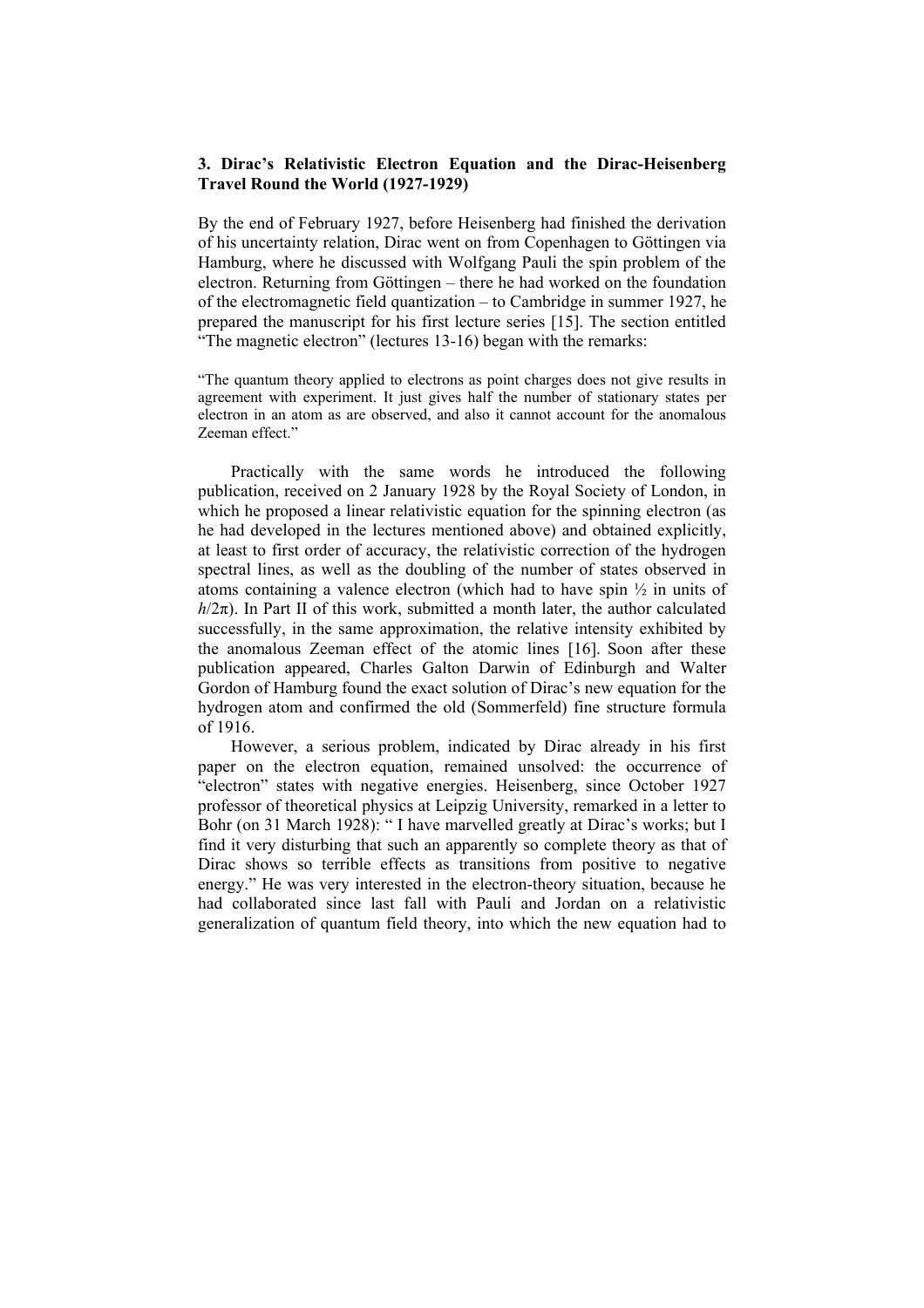be incorporated. Therefore he invited the British friend to present his theory at the Leipzig "University Week" in June 1928. Dirac came indeed, but had little to offer with respect to the critical question except for the claim that the unwanted transitions might occur only very rarely. After some hiatus - they treated in 1928 other problems, such as ferromagnetism (Heisenberg) and the H-theorem (Pauli) in quantum mechanics - Heisenberg and Pauli finished their efforts to formulate relativistic quantum field theory without solving the "Dirac difficulties" [17]. "The work of Pauli and myself is at best a formal advance, perhaps not even that", Heisenberg admitted to Bohr on 1 March 1929, just before leaving Leipzig for an extended lecture tour to the United States, and he added: "I heard that Dirac will also be over there in the next months, so that I will be able to discuss theory a bit."

Indeed, already a year earlier in February 1928, Heisenberg had proposed to Dirac the idea of a joint tour round the world by writing (on 13 February 1928):

"It is very probable that I will go to Chicago from April to September 1929; I have decided not to go this year; the journey next year is not decided yet. Of course I would be extremely glad, if we would work together those 6 months in Chicago and bring European life into the American hurry. If you go to Chicago, I will certainly go. Perhaps we could have some pleasure from seeing beautiful parts of the country, for example from seeing California, which I probably would visit in July or June. Or we would go back to Europe via Japan, India or China, etc. But of course you ought to do what you like best."

Three days after Heisenberg wrote this letter, on 16 February 1928, Arthur H.Compton sent a telegram to Dirac, stating: " Can you come next fall to winter. Heisenberg comes spring and summer." Dirac decided not to accept this offer, but agreed to visit in spring of 1929 the University of Wisconsin at Madison instead.

In January 1929, then, Heisenberg wrote again to Dirac: "I'll be in Cambridge, Mass., in March and in Chicago from beginning of April till the end of August. I am very glad to hear that you are going to America, too.<sup>"</sup> Later in March 1929 he sent another letter from the American East coast to Dirac in Madison, announcing his soon arrival in Chicago, and continuing:

ìSince we are then not more than 200 miles apart from one another, I would like to establish the connection between us. Could you be so kind and to write me whether I may visit you some weekend, say April 6th or 13th. Then I would be interested to hear your opinion about Weyl's work. Weyl thinks to have the solution of the  $\pm e$ difficulty. ... Before I left Germany, Pauli and I finished a paper about the relativistic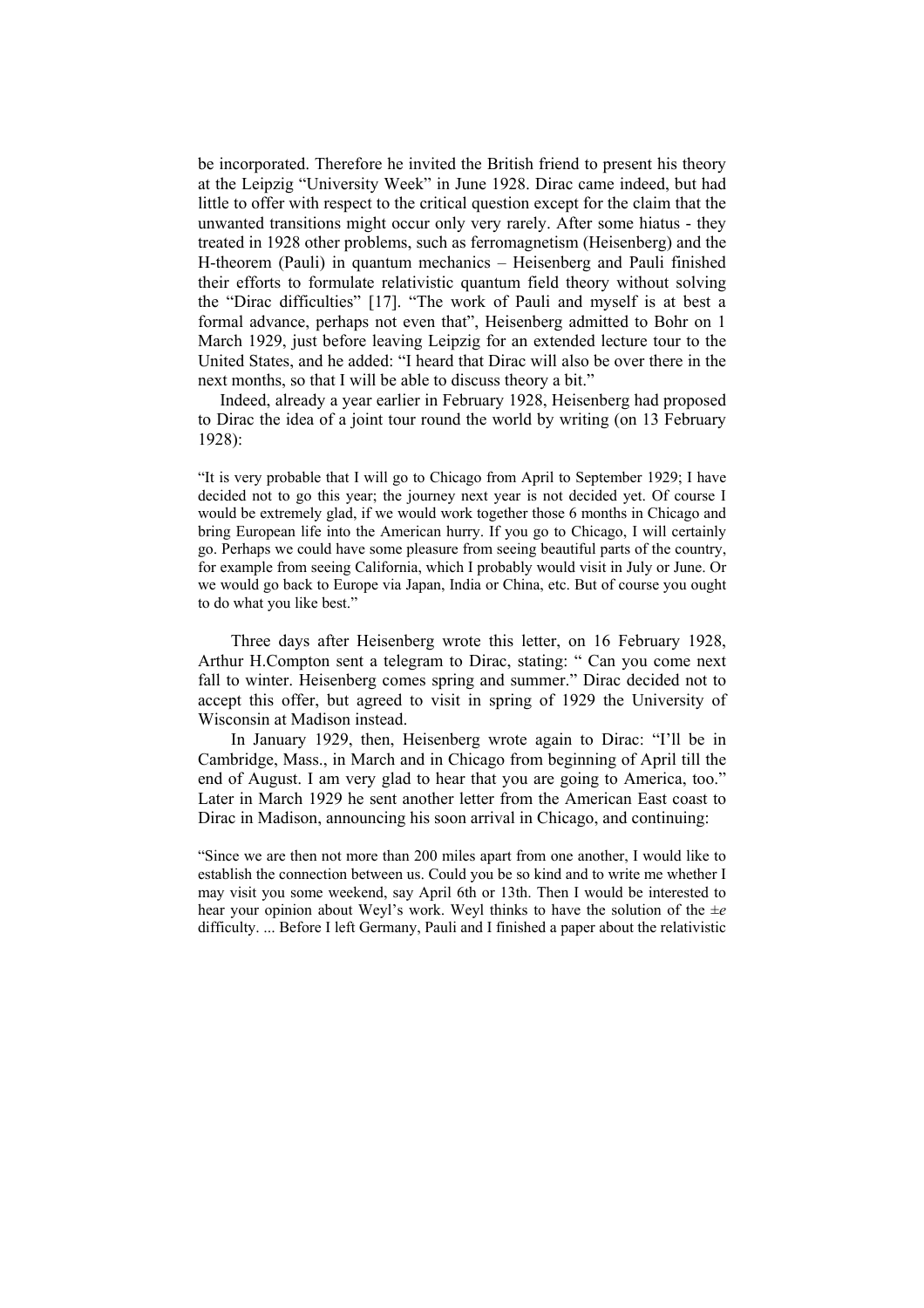formulation of the many-body problem; I would very much like to show it to you and hear your opinion."

To be honest, not much scientific collaboration on the items envisaged occurred between Heisenberg and Dirac in the United States. Certainly, they met several times, also in Chicago and Wisconsin, but they spent much more of their time together on hiking tours in the Rocky Mountains. While Heisenberg lectured eagerly at the University of Chicago on "The Physical Principles of Quantum Theory<sup>"</sup> – so the title of the book emerging from those lectures  $[18]$  – and thus spread out the " 'Copenhagen spirit' of the quantum theory", his deserted collaborator Pauli in Zurich got together with the American visitor J.Robert Oppenheimer to improve their first formulation of "quantum dynamics of wave fields"  $-$  which was, as Oppenheimer recalled later, "in a ghastly state". They kept Heisenberg informed about their progress, who wrote back to Pauli on 20 July 1929, at the end of his Chicago time:

ìI find your investigations very nice, all the results seem to be very plausible, and the catastrophic self-interaction of the electron does not disturb me too much. ..., the theory will still change very much. Perhaps you can gain something for your interaction problem from my formulation without additional terms."

Here Heisenberg proposed, in particular, to apply gauge invariance in order to remove the ugly extra terms in the first Heisenberg-Pauli paper. (See their second communication on the relativistic quantum field theory [19].)

Dirac was also lecturing on quantum-mechanical topics at Madison. In fact, he presented there a course pretty much along the lines of his later, famous book *The Principles of Quantum Mechanics* [20]. At the same time, he and Heisenberg fixed their further travel to the West. Heisenberg, in particular, arranged the details of the voyage to Japan. Since the American ship was booked out, he selected a Japanese steamer leaving San Francisco on 14 August 1929. He wrote about it on 11 July to Dirac:

ìOur steamer is called Shinyo Maru and stops at Honolulu on August 20th. ... I will probably arrive in Berkeley August 12th and give three lectures there. On the way I will probably stop one or two days in Yellowstone Park. Are you going there, too?"

Dirac indeed did, and Heisenberg recalled later a story about their getting together – they arrived there separately – in the spectacular American National Park, which characterizes Dirac quite a bit: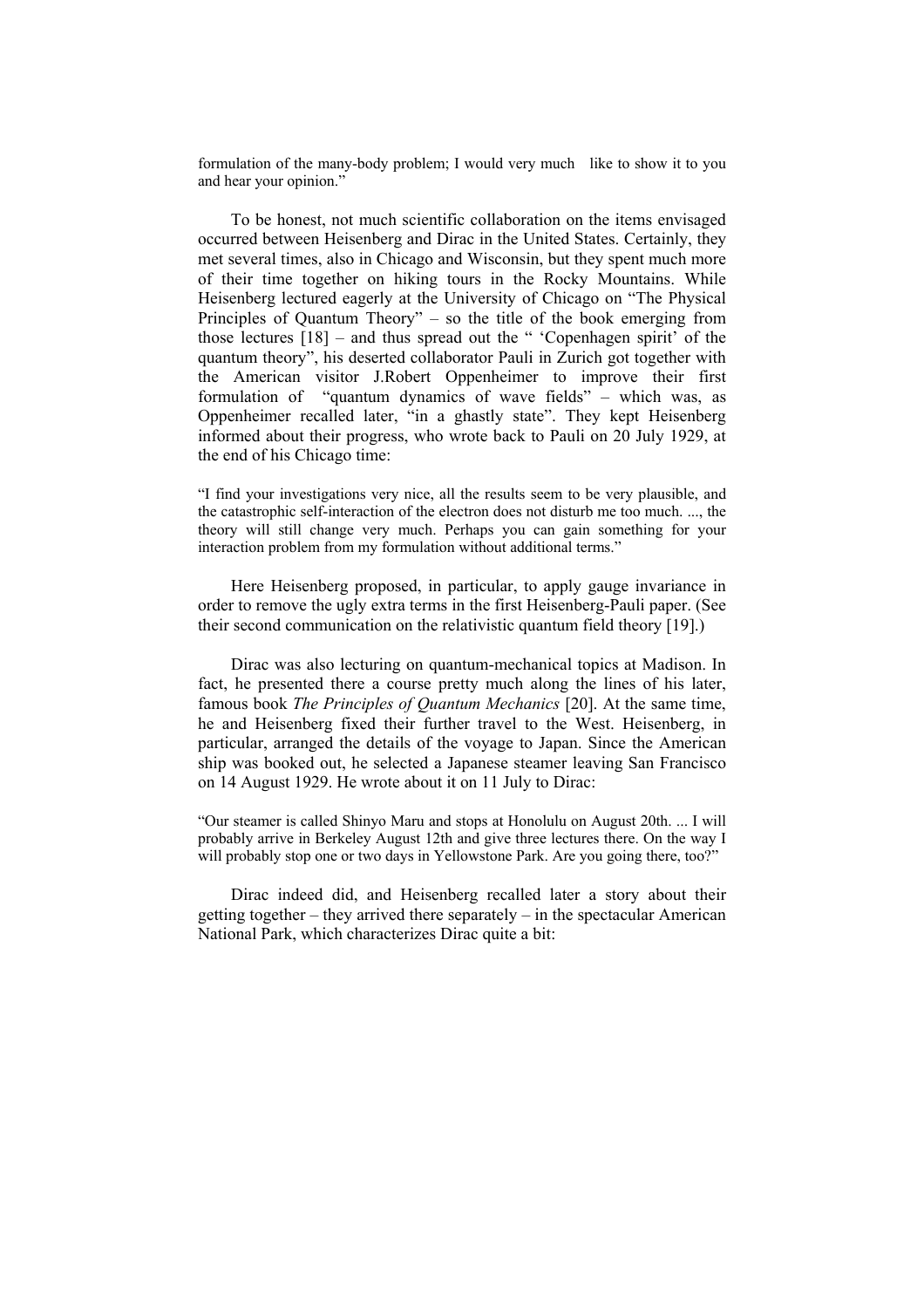ìWe agreed to meet at the hotel at the Old Faithful Geyser, and I had written to Paul that it would be nice if we could look at some of the geysers going off just at the moment they go off. When we met I heard that he had made out a very careful time table of all the geysers which one could possibly reach at the time of their going off, and he also wrote out the distance from one geyser to the next. Thus we could walk over in such a way that by a very carefully selected trip we could actually see quite a number of them going off. $[21]$ 

Before leaving America, Heisenberg and Dirac spent two days at the University of California in Berkeley lecturing on quantum-mechanical topics, and Heisenberg in addition spoke on the relativistic quantum field theory. On their way to Japan, they stopped, as previously planned, at Honolulu for a sightseeing tour with local physicists, and then they went on to arrive on 30 August 1929 in Yokohama.

The invitation to visit Japan came about this way. Back in fall of 1928, on his way home after a several-years' stay in Europe (notably with Ernest Rutherford in Cambridge and Niels Bohr in Copenhagen), Yoshio Nishina of the *Riken* Institute in Tokyo had passed through Cambrige, England, and made plans with Dirac to visit Japan. Nishina was very interested in the relativistic electron theory, as he had just worked out with Oskar Klein in Copenhagen the problem of scattering of light by electrons in atoms and obtained an experimentally well substantiated formula, which took into account Dirac's negative-energy states [22]. He received Dirac and Heisenberg at Yokohama harbor and accompanied them to their lectures in Tokyo, September 2-7, and later at Kyoto Imperial University [23]. Among those, who attended these lectures on the latest quantum-mechanical results of the European pioneers, were the two third-year students Sin-itiro Tomonaga and Hideki Yukawa from Kyoto. Tomonaga later recalled the impact of these presentations:

ìOn the last day of the lectures at the University of Tokyo, Professor Nagaoka got up and raved about how Heisenberg and Dirac in their twenties had accomplished such a major thing as the establishment of a new theory and deplored that in Japan the physicists were still picking up the chaff and bran of Europe and America, and that students [in Japan] were just copying lectures, which was terrible. 'You guys should emulate Heisenberg and Dirac.' "[24]

Well, both Tomonaga and Yukawa followed Nagaoka's demand within a few years, and they became very productive along the paths shown by the famous visitors from Europe.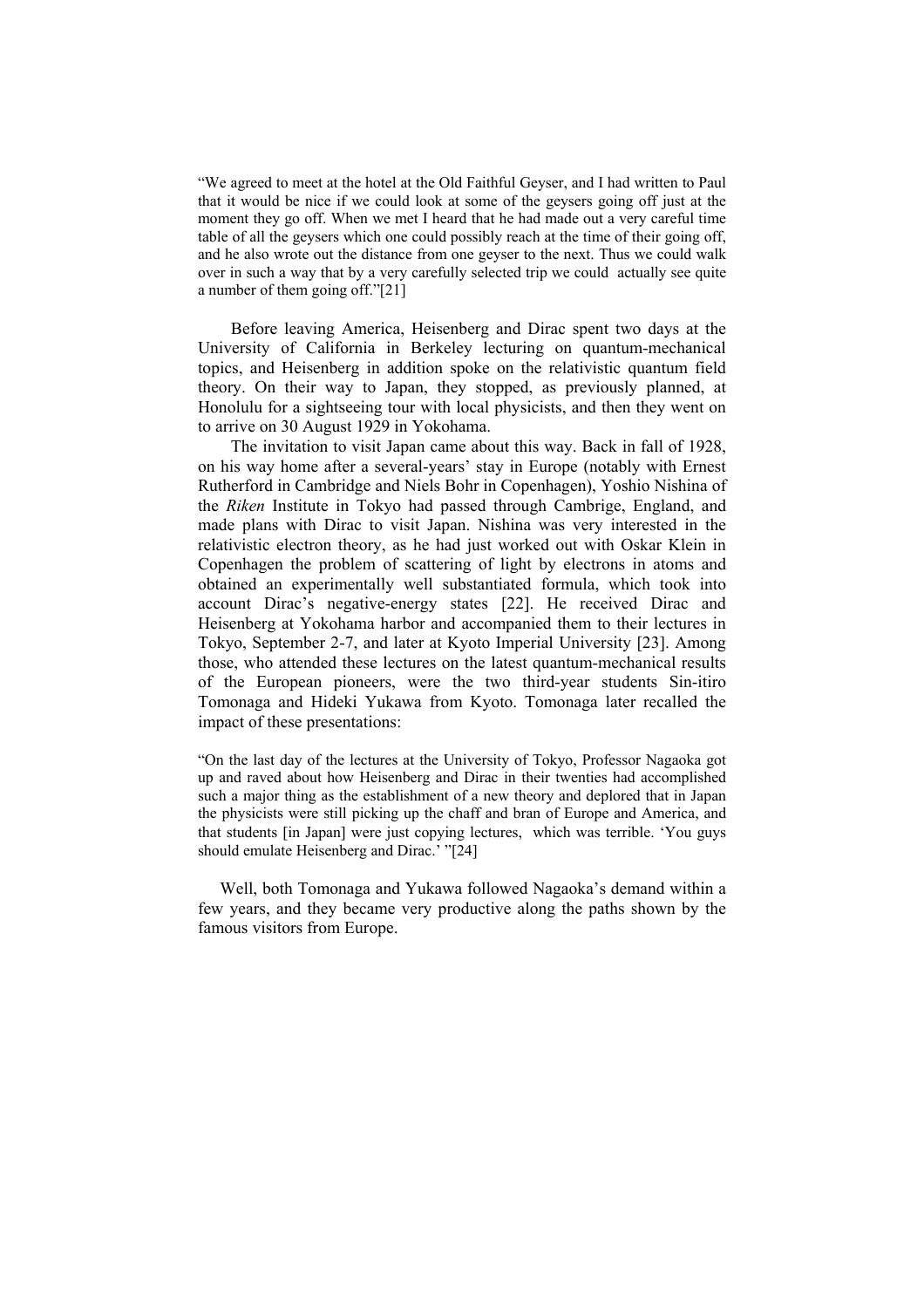Besides lecturing, Dirac and Heisenberg enjoyed seeing some beauties of their host country: e.g., they visited the famous temples at Nikko. Dirac reported the following incident that was very characteristic for his friend:

"In Japan, I found how good he is at mountaineering and what wonderful sense of height he has. We had to climb a high tower with a platform at the top, surrounded by a stone balustrade. At each of the four corners the stone-work was a little bit higher. Heisenberg climbed up on the balustrade and then on the stone-work at on of the corners and stood there, entirely unsupported standing about on six inches square of stone-work. Quite undisturbed by the great height, he just surveyed the scenery around him. I could not help feeling anxious."  $[25]$ 

From Japan they both returned to their respective home universities, though on different paths: Heisenberg traveled mainly on sea via China (Shanghai) and India (Calcutta), while Dirac took the Trans-Siberian train to Moscow on his way to England.

# **4. Holes, Nuclear Forces and Elementary Particles (1930-1965)**

Having returned from his world tour, Dirac began to think again about his four-component electron equation, of which only two were associated with positive- energy states and seemed to have physical meaning, although the negative-energy states occurred in all calculations dealing with physical processes. In a series of lectures, which he presented in December 1929 in Paris, he followed the idea expressed by Hermann Weyl and claimed that the problematic states behaved somehow like protons, if he made "the following" hypothesis that almost all negative energy states in the universe are occupied". As he wrote to Bohr on 26 November 1929, the "few electrons of positive energy [existing in the real world] will be unable to make transitions to states with negative energy and will therefore behave quite properly", while "the distribution of negative energy electrons will be of infinite density, but quite uniform so that it will not produce any electromagnetic field, and one would be unable to observe it". Thus he introduced what was later called the "Dirac sea", interpreting the distinct holes (due to Fermi statistics) in it as protons [26].

One and half year later  $-$  under the impression of various arguments expressed by Weyl, Igor Tamm, Robert Oppenheimer und Wolfgang Pauli and others – Dirac abandoned the identification of holes with protons and rather postulated the existence of a "new particle, unknown to experimental physics, having the same mass and opposite charge of an electron". "We call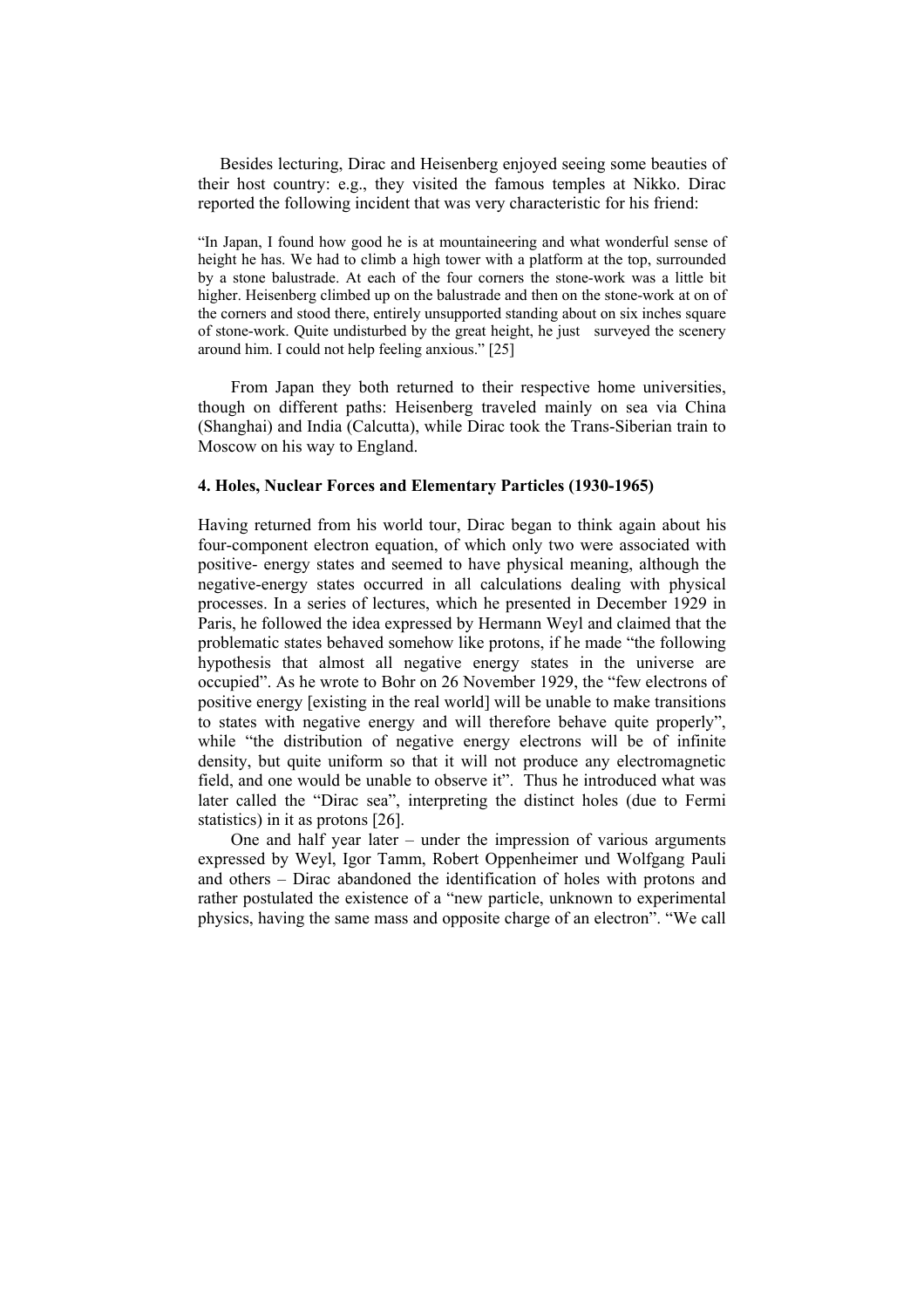such a particle an anti-electron", he declared, and predicted further that this new, stable particle could be produced in a high vacuum by an "encounter" between two hard  $\gamma$ -rays (of energy at least half a million volts)", leading "simultaneously to the creation of an electron and an anti-electron" [27]. While in April 1932 the participants at the Copenhagen meeting discussed in a jocular version of Goethe's *Faust* the many problems of Dirac's electron theory [28], Carl Anderson at Pasadena announced in August 1932 that he and Seth Neddermeyer had detected in cosmic-ray tracks (taken with a cloud chamber operating in a strong magnetic field at high altitudes) "a positively charged particle comparable in mass and magnitude of charge with an electronî [29]. In February 1933 Patrick Blackett and Giuseppe Occhialini of the Cambridge Cavendish Laboratory confirmed that "negative and positive" electrons may be born in pairs during the disintegration of light nuclei" [30], exactly as Dirac had predicted two years ago.

The twin production of electron-positron pairs  $-$  the name "positron" the Americans had given to the anti-electron  $-$  persuaded most previously skeptical colleagues to take Dirac's "hole theory" seriously. So Heisenberg wrote on 9 October 1933 to Arnold Sommerfeld:

ìWhat do you say about positive electrons? It seems indeed that Dirac is much more right than we thought so far. I spent the past weeks in Copenhagen and talked much with Dirac about the hole theory. Until now it still presents problems to separate the hole theory from the problems which one cannot yet solve with today's theory: [to calculate the] value of  $e^2/hc$ , the electron's radius, etc. However, for a number of questions: Meitner-Hupfeld effect, bremsstrahlung, etc., the theory seems to suffice. Even Bohr was very enthusiastic about it."

A month later he met Dirac again, this time in the castle of the Swedish king in Stockholm, where Heisenberg received the Physics Nobel Prize of 1932 for his discovery of quantum mechanics, and Dirac shared with Schrödinger the Nobel Prize of 1933 for developing fruitful schemes of the modern atomic theory. Unlike Pauli, who called the whole scheme "Dirac's Commandments of the Law of Nature on Mount Sinai" and still remained opposed to it, Heisenberg started to apply the hole theory to treat various problems of quantum electrodynamics that could be evaluated by applying proper care with the occurring infinities: e.g., the "charge fluctuations" due to "virtual" electron-positron pairs  $[31]$ , or  $-$  in collaboration with his student Hans Euler  $-$  the nonlinear corrections to the Maxwell equations in vacuum [32]. This work, together with Dirac's pioneering papers, started today's "renormalized quantum electrodynamics", although Dirac tried in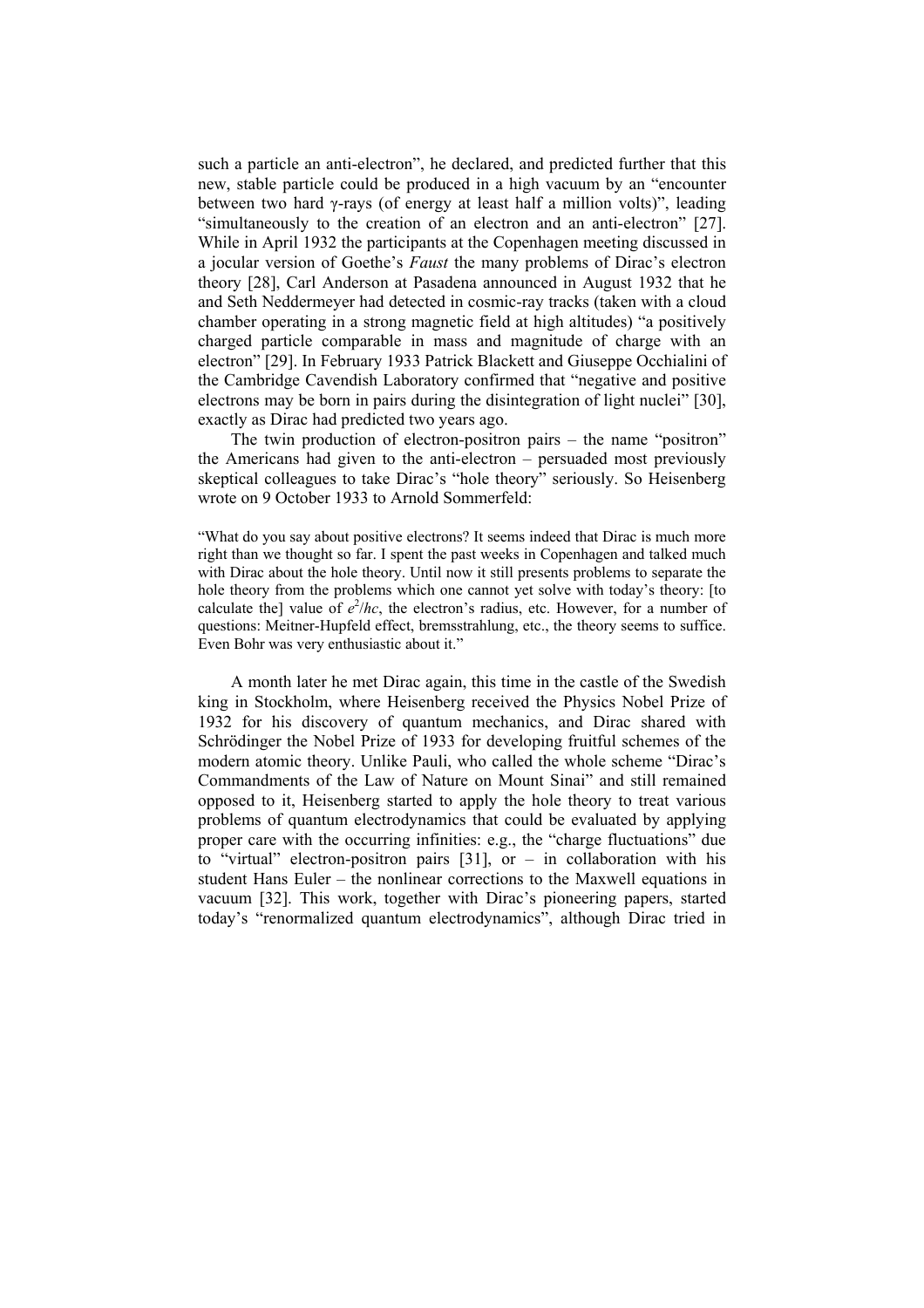the later 1930s a different path by modifying the (classical) interaction of the electron with the radiation field, such as to remove the infinite Coulomb selfenergy [33].

Besides the work on Dirac's hole theory, Heisenberg pursued with Pauli the attempts to create a completely finite quantum electrodynamics, in which also the fine structure constant could be calculated. Further he worked in the 1930s on different burning topics of the day. First, he inaugurated, after the discovery of the neutron in early 1932, the modern theory of the atomic nucleus, just on the basis of the usual quantum mechanics and the introduction of a new type of exchange forces: these nuclear forces, bound the constituent protons and neutron together in the nuclei [34]. Then, after Enrico Fermi's successful theory of beta-decay, Heisenberg tried to attack, since early 1934, his and Pauli's great vision: namely, a "unified theory" of *all* elementary particles and their binding forces on the basis of the so-called "Fermi-field theory", which not only seemed to account  $-$  at least for a couple of years – for *all* nuclear phenomena, but perhaps (via Louis de Broglie's 1934 idea of the neutrino theory of light) also for the electromagnetic ones; and finally, it offered the possibility to explain new interactions in cosmic-ray processes at the highest energy [35]. Yet Pauli was very skeptic towards it because of the serious divergence problems occurring there, while Dirac stayed neutral. However, a young Japanese, Hideki Yukawa – the same who had listened in 1929 as student to Dirac's and Heisenberg's lectures  $-$  came up (already in fall of 1934) with the idea to explain the Heisenberg's nuclear exchange forces in a different way, i.e., by postulating the existence of a further, new particle, the "heavy quantum" that should have intermediate mass between the proton and the electron [36]. When in 1937 a particle of about these properties was found (by Anderson and Neddermeyer and others in cosmic-ray processes (they called it the "mesotron"), the Fermi-field theory had to be abandoned. On the other hand, Heisenberg now succeeded with the instable mesotron to solve (together with Hans Euler) a great riddle observed of cosmic radiation, the existence of the so-called "hard component" [37].

Thus, by the end of the 1930s a new field of quantum physics, highenergy nuclear physics or elementary particle physics, had emerged, based especially on the fundamental concepts contributed by Dirac, Heisenberg, Pauli and Yukawa. However, at the same time tremendous difficulties showed up in establishing a consistent theory. Their removal certainly required further, yet unknown, revolutionary concepts. Heisenberg suggested one in 1938, the idea of a "smallest length", but this step did not lead to a detailed field-theoretical scheme. Thus he suggested, in the middle of World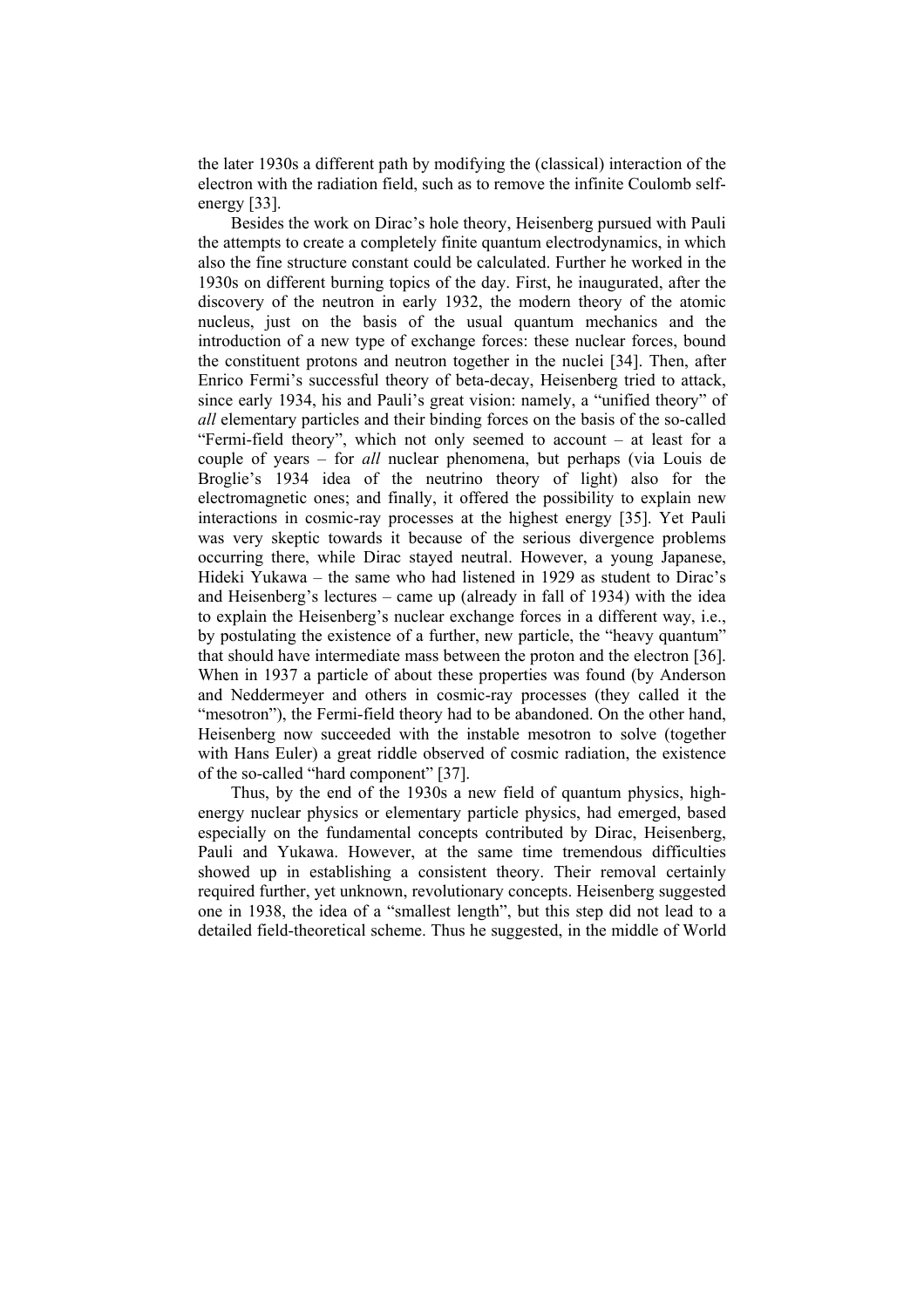War II, a alternative approach, and he described elementary particles and their interactions by the so-called "scattering matrix" or "S-matrix". He based the scheme on the same philosophical principle that had guided him in 1925 to quantum mechanics  $-$  i.e., to use only observable quantities in the theoretical formulation [38]. The S-matrix attracted in the years following the war quite some interest in the scientific community, and Dirac sent one of his Ph.D. students, Richard Eden, from England to Heisenberg in Göttingen to learn the topic from the master. Meanwhile Dirac had him also come out with a different idea to solve the divergence problem in relativistic quantum field theory. In his Bakerian Lecture of 19 June 1941, Dirac suggested, in particular:

ìThe simplest way of developing a theory would make it to apply to a hypothetical world in which the initial probability of certain states is negative, but transition probabilities calculated for this hypothetical world are found to be always positive, and it is, again, reasonable to assume that these transition probabilities are the same as those for the actual world.<sup>7</sup>[39]

That is, he suggested to keep the standard formalism of quantum field theory, however, to apply simultaneously a new interpretation involving also negative probabilities, and this procedure then would permit at least the removal of some of the crucial infinities.

Pauli, the severe critic of many of Heisenberg's new ideas, found that Dirac's "indefinite metric" field theory was problematic as well, and finally would run into serious troubles, leading to negative probabilities for some physical processes. On the other hand, it helped a little to formulate an explicitly covariant scheme of quantum electrodynamics, in which the appearing negative-energy "ghosts" could be associated with unphysical longitudinal and scalar photons. However, in 1955 Heisenberg picked up Dirac's indefinite-metric quantum field theory to remove radically all divergence difficulties in his new, unified spinor theory of all elementary particles, which he developed partly together with Wolfgang Pauli, and which led in early 1958 to the so-called "world formula". While Pauli's soon criticized mathematical and physical details of the theory  $-$  unfortunately, he died soon in December 1958 – Heisenberg went on to develop further the unified field theory. Several years later he claimed to have achieved a particular triumph, as he wrote to Dirac on 19 January 1965:

ìI am looking forward to our meeting in Lindau next summer. I am sending you a preprint about the famous coupling constant  $e^2/hc$  which we have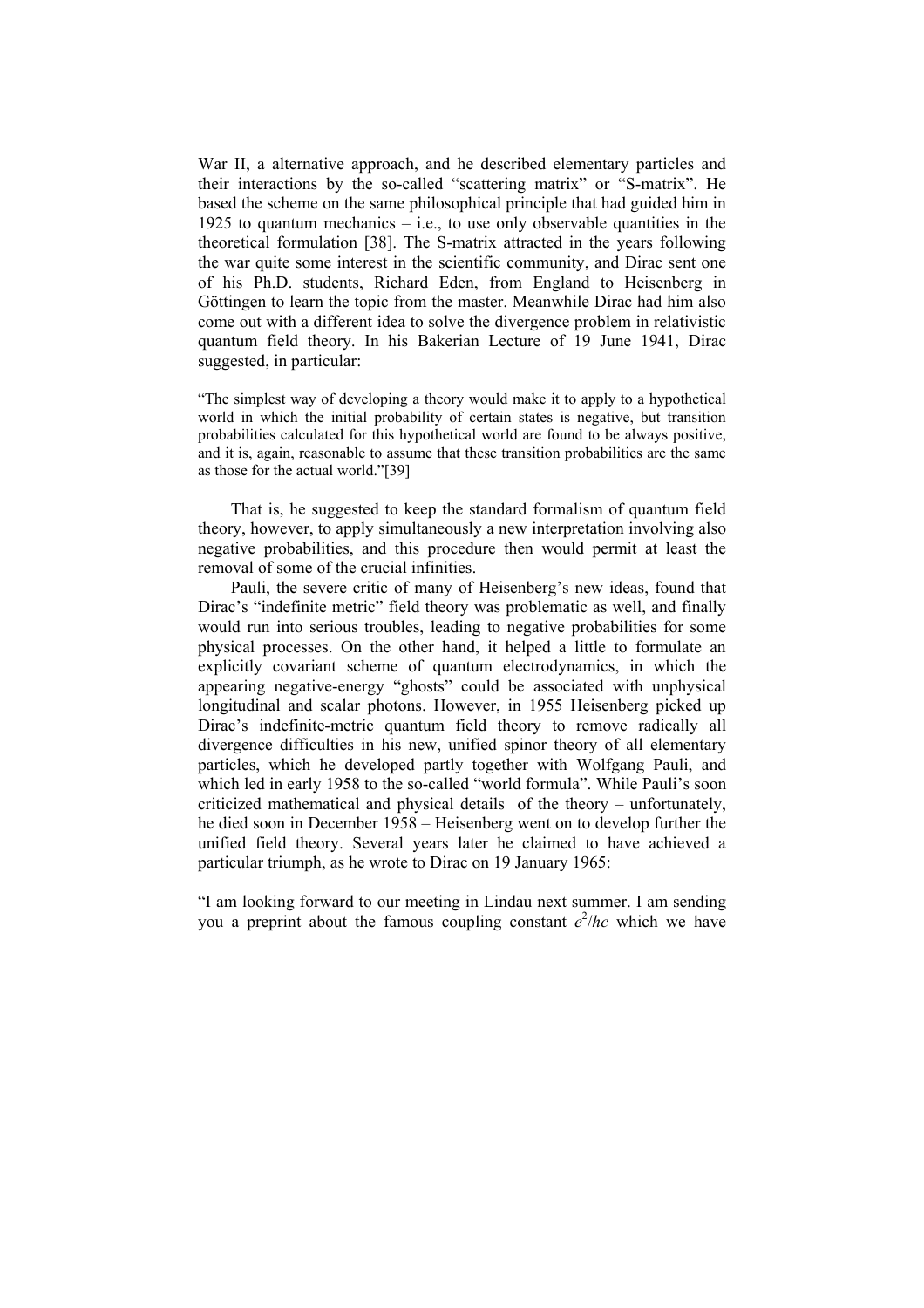discussed so much in old times. As you will see from the paper, in the end the calculations are quite simple and the numerical result is quite satisfactory. The coupling constant is actually determined not within quantum electrodynamics alone but by connecting quantum electrodynamics with a general theory of elementary particles. I am convinced that this is the final solution in spite of unavoidable shortcomings of approximation methods."

## **5. Conclusion**

Later than 1930, Heisenberg and Dirac never had been together for a longer period together at the same place. During World War II, they found themselves in enemy camps, although the separation never was complete  $$ as Heisenberg had some contact via Dirac's brother-in-law, Josef Tezler in Hungary, whom he could even assist a little in personal problems. After the war, especially since the 1950s, they began to meet again at many occasions, notably at the Lindau meetings (as we have mentioned already earlier) to exchange ideas. They were normally seen to stick together like twins. This did not imply that they always agreed fully in their opinions. Thus Dirac raised the following objection to Heisenberg's last unified theory of elementary particles (in a letter of 6 March 1967):

"I do not think that your basic equation has sufficient mathematical beauty to be a fundamental equation of physics. The correct equation, when it is discovered, will probably involve some new kind of mathematics and will excite great interest among the pure mathematicians, just like Einstein's theory of the gravitational field did (and still does). The existing mathematical formalism just seems to me inadequate."

It was the mathematical beauty, which had guided Dirac to his greatest success, the relativistic electron equation  $-$  which, by the way, also served Heisenberg, as the basis of his nonlinear spinor theory. Dirac further believed that perhaps the electron played a special role in building up matter. Heisenberg knew that Dirac always felt that "one can only solve one *difficulty at a time*", he himself stuck to the opposite opinion, namely: "You *can never solve only one problem at a time, you have to solve always quite a lot of difficulties at the same time.*" [40] After all, this was the philosophy behind his own greatest success, the discovery of quantum mechanics.

However, it was perhaps exactly their different philosophical attitudes in creating new scientific ideas that had contributed most to their fruitful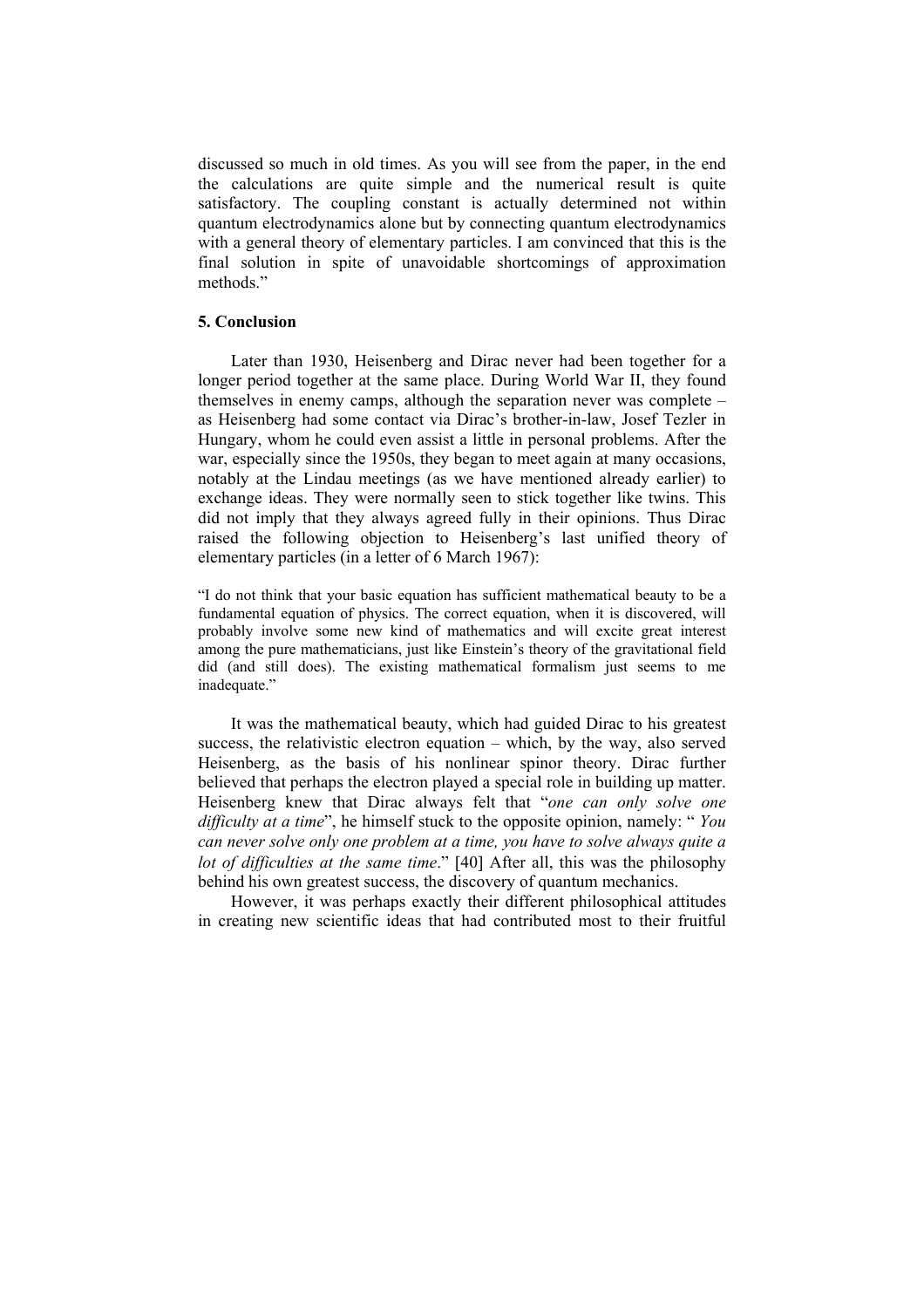interaction. We may finally add that they shared the same reservation with respect to a successful method of quantum field theory, which was based their own work. Thus Dirac, after the death of his partner, stated clearly:

ìWe should no longer have to make use of such illogical processes as infinite renormalization. This is quite nonsense physically, and I have always been opposed to it.  $\ldots$  In spite of all successes one should be prepared to abandon it completely and look on all successes hat have been obtained by using the usual forms of quantum electrodynamics with the infinities removed by artificial processes as just accidents when they give the right answers, in the same way as the successes of Bohr's theory are considered merely as accidents when they turn out to be correct." [41]

Was this just a prejudice of aged men, who had been geniuses in the Golden Age of theoretical physics?

### **References**

The talk has been based on an article, written together with Laurie M.Brown (Paul Dirac and Werner Heisenberg  $-$  a partnership in science) and published in the Dirac memorial volume, *Reminiscences About a Great Physicist*, edited by B.N.Kursunoglu and E.P.Wigner, Cambridge University Press, Cambridge 1987, pp.117-162. Additional material collected since the time of this publication has been explored in two books, namely in J.Mehra and H.Rechenbergís *The Historical Development of Quantum Theory*, Springer-Verlag, New York 2000-2001, and in L.M.Brown and H.Rechenberg's *The Origin of the Concept of Nuclear Forces*, IOP, Bristol-Philadelphia 1996.

The author would like to dedicate this talk to Laurie Brown, Evanston, for nearly two decades of a wonderful fruitful collaboration on the historical development of nuclear and elementary particle theory

- [1] P.A.M.Dirac, in: *From a Life of Physics. Evening Lectures at the International Centre of Theoretical Physics, Trieste, Italy.* IAEA, Vienna 1968, p.32.
- [2] W.Heisenberg, Development of concepts in the history of quantum theory. In J.Mehra, ed.: *The Physicist's Conception of Nature*, D.Reidel, Dordrecht 1973, pp.264-275, esp. p. 271.
- [3] M.Born and W.Heisenberg, Die Elektronenbahnen im angregten Heliumatom. *Z.Physik* **16**, 229-243 (1923), esp. p.243.
- [4] P.A.M.Dirac, Relativity in quantum mechanics. *Fields and Quanta* **3**, 139-164, esp. p.147-148.
- [5] W.Heisenberg, Über quantentheoretische Umdeutung kinematischer und mechanischer Beziehungen. *Z.Physik* **33**, 879-893 (1925).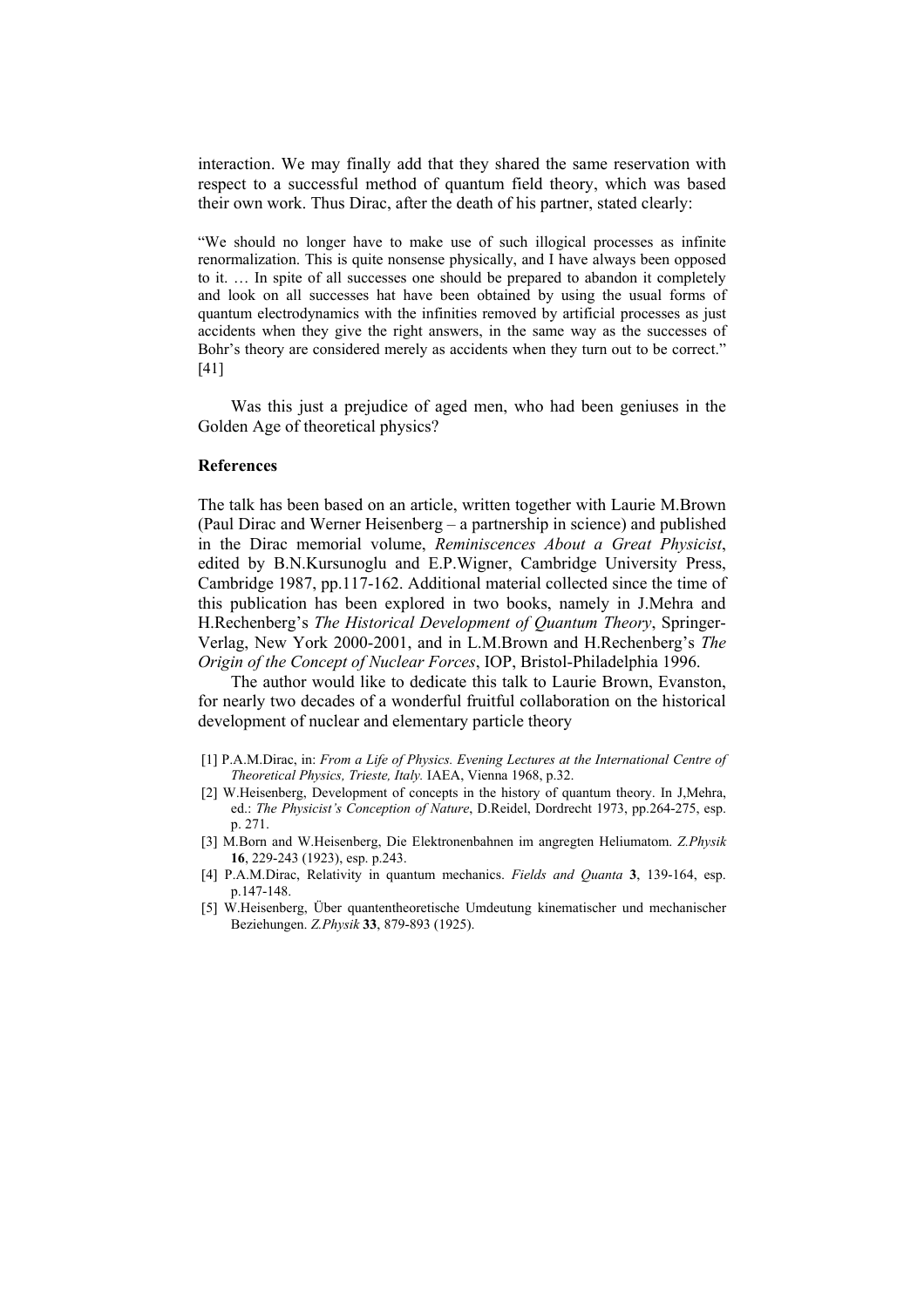- [6] P.A.M.Dirac, Conversations with J.Mehra. In J.Mehra and H.Rechenberg: *The Historical Development of Quantum Theory,* Vol*.4,* Springer-Verlag, New York 1982, p.5. See also especially chapters IV and V for Dirac's formulation of quantum mechanics in Cambridge.
- [7] P.A.M.Dirac, The fundamental equations of quantum mechanics. *Proc.Roy.Soc.( London)* A**109**, 642-653 (1925).
- [8] E.Fermi, Sulla quantizzazione del gas perfetto monatomico. *Rend.R.Acca. Lincei* **3**, 145- 149, 1926.
- [9] P.A.M.Dirac, On the theory of quantum mechanics. *Proc.Roy.Soc.(London)* **A112**, 661- 667 (1926).
- [10] W.Heisenberg, ‹ber die Spektra von Atomsystemen mit zwei Elektronen. *Z.Physik* **39**, 499-518 (1926).
- [11] W.Heisenberg, Schwankungserscheinungen und Quantenmechanik. *Z.Phys.***40**, 501-506 (1926).
- [12] P.A.M.Dirac, The physical interpretation of quantum dynamics. *Proc.Roy.Soc.(London)*  **A113**, 621-641 (1927).
- [13] P.Jordan, Über eine neue Begründung der Quantenmechanik. *Z.Phys.* **40**, 809-838 (1927)
- [14] W.Heisenberg, Über den anschaulichen Inhalt der quantentheoretischen Kinematik und Mechanik. *Z.Physik* **43**, 172-198 (1927), esp. p.180.
- [15] P.A.M.Dirac, *Lectures on Modern Quantum Mechanics*, 115 pp., manuscript (AHQP, M/f. No.36, Section 11.).
- [16] P.A.M.Dirac, The quantum theory of the electron. I., II., *Proc.Roy.Soc. (London)* **A117**, 610-624; **A118**, 351-360 (1928).
- [17] W.Heisenberg and W.Pauli, Zur Quantendynamik der Wellenfelder. *Z.Physik* **56**, 1-61 (1929).
- [18] W.Heisenberg, *The Physical Principles of Quantum Theory*. Chicago University Press, Chicago 1930.
- [19] W.Heisenberg and W.Pauli, Zur Quantentheorie der Wellenfelder. II, *Z.Physik* **59,** 168- 190 (1930).
- [20] P.A.M.Dirac, *The Principles of Quantum Mechanics*. Clarendon Press, Oxford 1930.
- [21] W.Heisenberg, The banquet of the symposium. In J.Mehra, ed.: *The Physicist's Conception of Nature*, D.Reidel, Dordrecht 1973, esp. p.816.
- [22] Y.Nishina, Die Polarisation der Comptonstreuung nach der Diracschen Theorie des Elektrons. *Z.Physik* **52**, 869-877 (1929).
- [23] The Tokyo lectures were officially sponsored by the *Venus Society* and received some financial assistance from Nishinaís *Riken* Institute.
- [24] S.Tomonaga, *The Story of the Spin,* University of Chicago Press, Chicago 1997, p.223.
- [25] P.A.M.Dirac, Ref. 1, p.32.
- [26] P.A.M.Dirac, A theory of electrons and protons, *Proc.Roy.Soc.(London)* **A126**, 360-375 (1930)
- [27] Quantized singularities in the electromagnetic field. *Proc.Roy.Soc.(London)* **A136**, 60-72 (1931), esp. p.61.
- [28] *Faust Eine Historie*. Play after Goethe, presented in spring of 1932 at Niels Bohr's Institute in Copenhagen, translated by G.Gamow: *Thirty Years That Shook Physics.*  Doubleday & Co., Garden Vcity, New York 1966, pp.165-218, esp. pp.204-207.
- [29] C.Anderson, The apparent existence of easily detectable positives, *Science* **76**, 238-239 (1932).